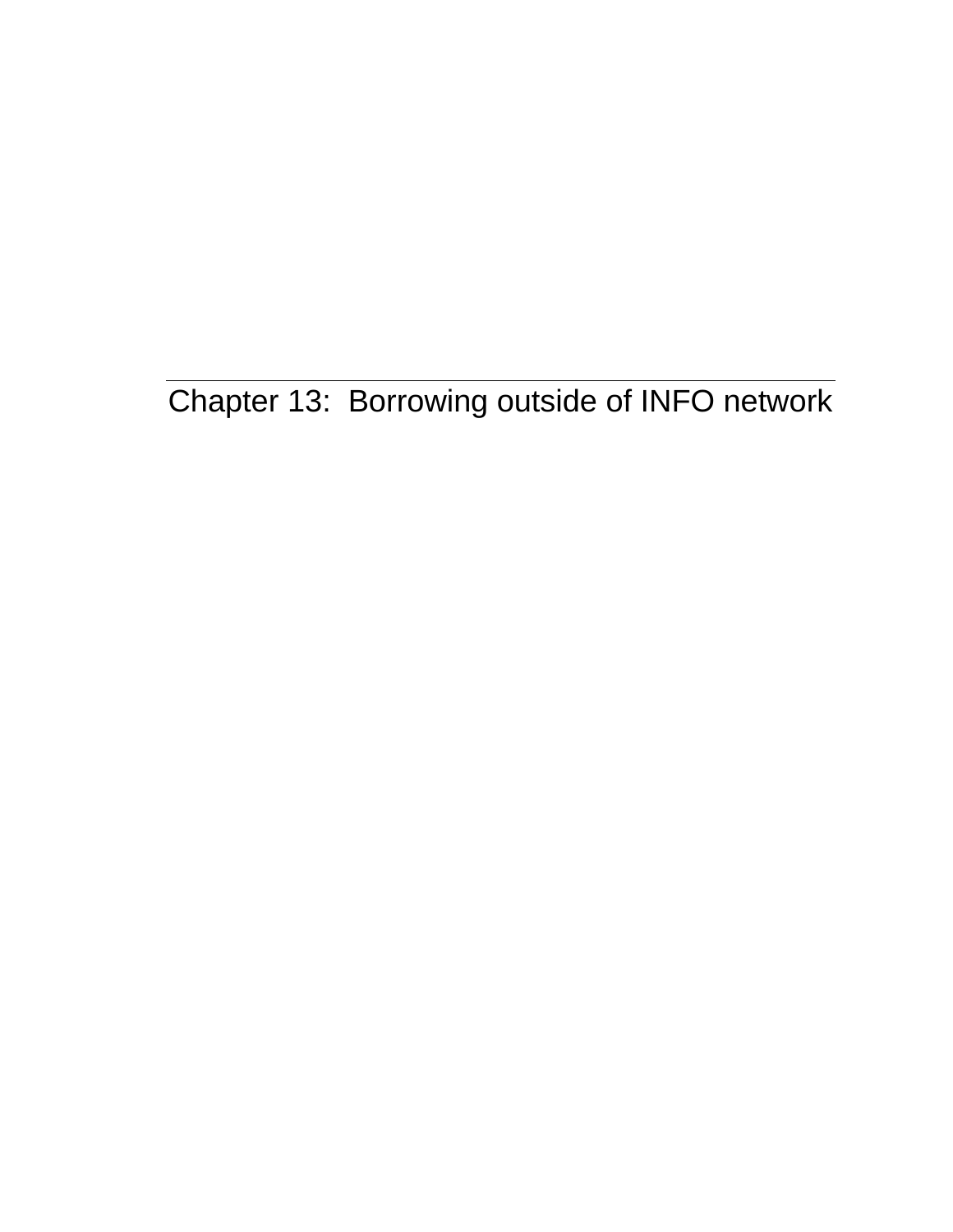## **Academics and out of Province requesting**

Essentially, if there is a location record in VDX for an outside institution you can use VDX to send them a request.

- The location might use interlibrary loan management software that will provide seamless ISO status updating on your VDX request to them.
- If the location does not use specific interlibrary loan management software, your VDX request to them will go through VDX's 'Generic Script Driver' and become an *emailed* ILL request to the location.

You can continue to manage the request in VDX, but you may have to update it manually based on non-supply, will supply or shipped updates that you get from the location in your regular email.





**Warning:** Some outside locations might charge a fee for ILL. Search the **[Directory of LAC](https://www.bac-lac.gc.ca/eng/symbols-interlibrary-loan-policies/Pages/symbols-interlibrary-loan-policies.aspx)  [Symbols and Interlibrary Loan Policies in Canada](https://www.bac-lac.gc.ca/eng/symbols-interlibrary-loan-policies/Pages/symbols-interlibrary-loan-policies.aspx)** to determine a library's interlibrary loan charging policy and library symbol.

**Best Practice:** Because interactions with suppliers outside of INFO's Ontario public library network are subject to change, libraries should consult the "Interlibrary Loan" section on the OLS website for current information.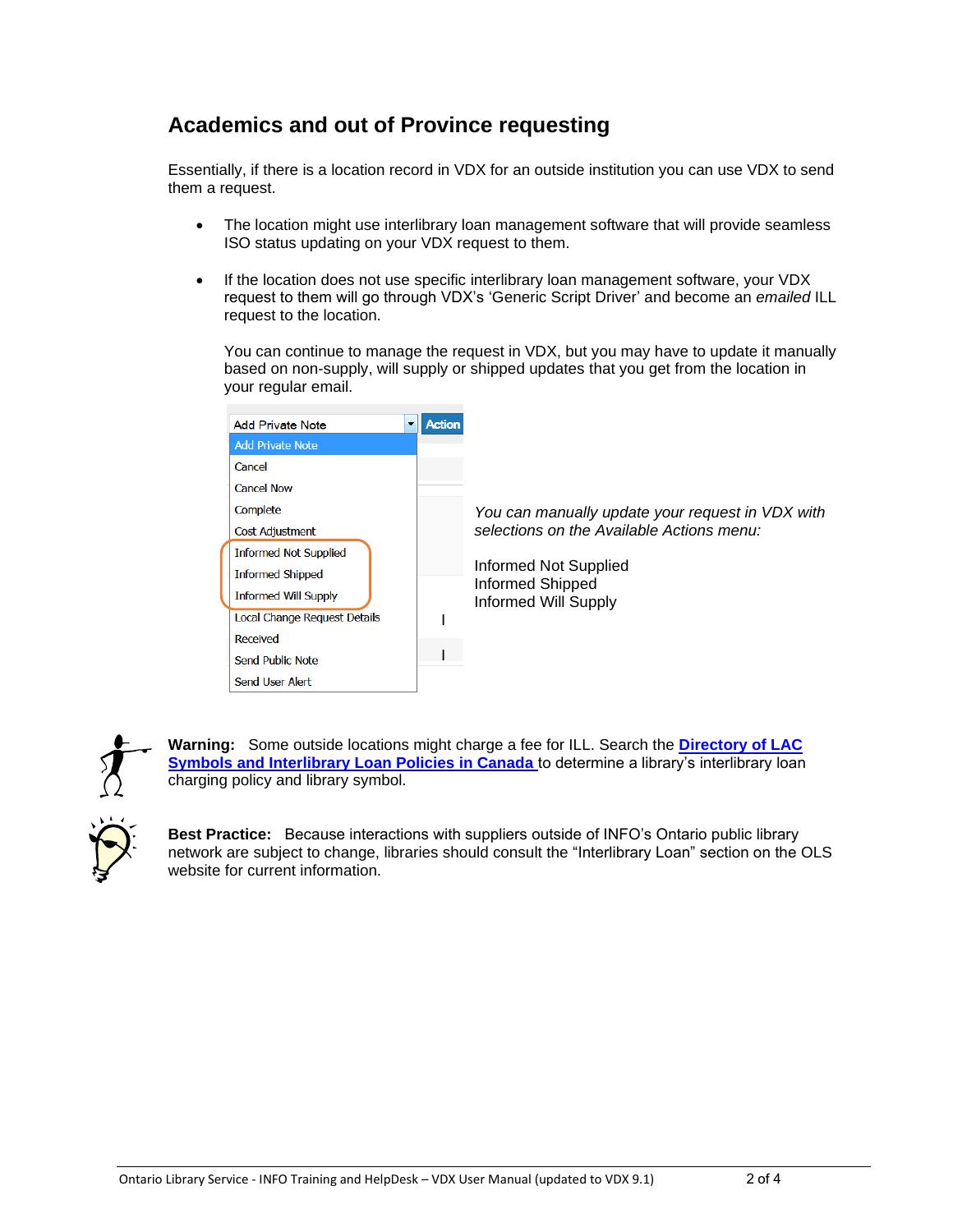## **Other VDX systems in Canada**

Your VDX interaction with other VDX systems in Canada should be seamless. Ontario university libraries along with many Saskatchewan and Quebec libraries are VDX users, meaning requests will be updated with proper ISO statuses.

There are specific step-by-step instructional tip sheets for interacting with each of the other VDX systems in Canada on the OLS website.

**Other VDX systems in Canada** 

- . Ontario Universities Borrowing from Ontario Council of University Libraries (OCUL)
- · Out of Province Borrowing from Bibliothèque et Archives nationales du Québec (BAnQ)
- . Out of Province Borrowing from Saskatchewan Public Libraries (SMJP)

 *Effective November 2017, subject to change*

| <b>Current Profile:</b> | SOLS York/Muskoka [shared]                       |                                                                     |
|-------------------------|--------------------------------------------------|---------------------------------------------------------------------|
| Search for:             | OLS-North [shared]                               |                                                                     |
|                         | Ontario Council of University Libraries [shared] | Search the catalogues of other<br>Canadian VDX systems by selecting |
|                         | Out of Province Libraries [shared]               | profiles listed in 'Current Profile' menu.                          |
|                         | SOLS Bruce/Wellington/Peel [shared]              |                                                                     |
|                         | SOLS Niagara Peninsula [shared]                  |                                                                     |
|                         | SOLS Rideau North [shared]                       |                                                                     |
|                         | SOLS Rideau South [shared]                       |                                                                     |
|                         | SOLS Simcoe/York [shared]                        |                                                                     |
|                         | SOLS Thames North [shared]                       |                                                                     |
|                         | SOLS Thames South [shared]                       |                                                                     |
|                         | SOLS Toronto/Kawartha/401 Area [shared]          |                                                                     |

- If a search produces desired results use **Request** to populate VDX create request form.
- You need to manually create a Rota and "Authorize" requests when using outside locations. In some cases, there is an alternate broker code to use to request items held at some locations. i.e. SMJP is the broker for all VDX requests to Saskatchewan public libraries.



**Warning:** Some outside locations might charge a fee for ILL. Search the [Directory of LAC](https://www.bac-lac.gc.ca/eng/symbols-interlibrary-loan-policies/Pages/symbols-interlibrary-loan-policies.aspx)  [Symbols and Interlibrary Loan Policies in Canada](https://www.bac-lac.gc.ca/eng/symbols-interlibrary-loan-policies/Pages/symbols-interlibrary-loan-policies.aspx) to determine a library's interlibrary loan charging policy and library symbol.



**Best Practice:** Because interactions with suppliers outside of INFO's Ontario public library network are subject to change, libraries should consult the "Interlibrary Loan" section on the OLS website for current information.